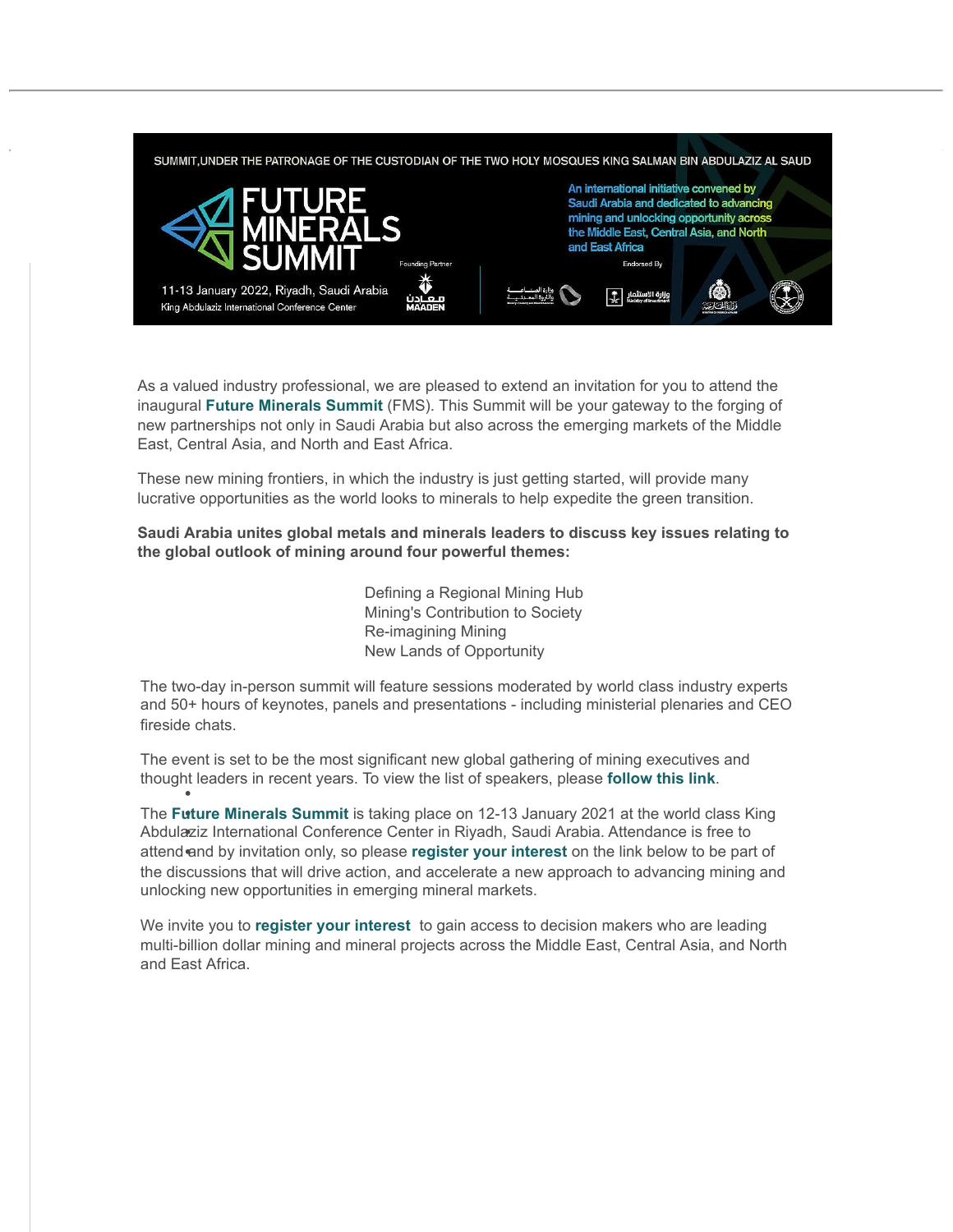## **APPLY [TO ATTEND](http://ec2-54-189-84-127.us-west-2.compute.amazonaws.com/x/d?c=17980686&l=20c9b042-b114-4426-842d-3f795dc326fc&r=ba48839b-5013-4339-a526-cefff04b4f1e)**

FMS is being convened by the Kingdom of Saudi Arabia's Ministry of Industry and Mineral Resources. A guest of government program is available to support your attendance and will be reviewed upon application. Once your application to attend is approved, access to official [hotels and logistical support will be provided to all.](http://ec2-54-189-84-127.us-west-2.compute.amazonaws.com/x/d?c=17980686&l=ec3479be-7623-48a3-aa29-24d34501f307&r=ba48839b-5013-4339-a526-cefff04b4f1e) **Apply now to attend and make plans to be in Riyadh for this important gathering.**

To learn more about any of the exhibiting or remaining sponsorship and branding opportunities, please **[get in touch with the team](mailto:connect@fms2022.com)** for more participation information.

Please feel free to reach out with any questions or concerns

Kind regards,

[Liz Levine](mailto:Liz@colcirc.com) [Robert Kennedy](mailto:Robert.Kennedy@colcirc.com)

The FMS Team

**W: [www.futuremineralssummit.com](http://ec2-54-189-84-127.us-west-2.compute.amazonaws.com/x/d?c=17980686&l=38e2ecc0-ade4-4795-92bd-ab48b84dd5b6&r=ba48839b-5013-4339-a526-cefff04b4f1e)**

**W: [connect@fms2022.com](mailto:connect@fms2022.com)**

**Address**: Level 5, Tatweer Towers, King Fahd Branch Rd, Al Mohammadiyyah, Riyadh

-----------------------------------------------------------------------------------------------------------------------------

**P.S. Did you know that Saudi Arabia has an eVisa program if you are traveling from nearly 50 countries. Visit [https://www.visitsaudi.com/en/see-do](https://email.beaconevents.com/e3t/Btc/R+113/ckX2P04/VVSKL24YNhPjW5MQ0p88rC7FdW6P_DFt4BWXhBN5wYXR13lLB3V1-WJV7CgWdlW3JWsgV7cSJ_5W20xJnB23RPx_W38s25T4ZpsrrW4JWXc-4WLxbcN8GmS2NLg1SWV_05Jw7S8PvTN4__dvNFDdkPVLDfdH9lZ_CjN2B5Sr1Rf9fgW7TQCDW85prjmW8qQfFd4Vj1qcW2Mhcgc8N-nCFW51QdYf4nD9BxW6wbHtS3_1K8fW2C6mqv6NVMRHW1s3mmx1LvWSZW2sTxnw2j_MB6N4s4Hh1-P6fHW3cNqP46RQNLvW21-bjD4vMM6M3kTq1) for more details.**

**T**:+44 (0) 750 805 2801 **E:** [connect@fms2022.com](mailto:connect@fms2022.com) **W:** [www.futuremineralssummit.com](http://ec2-54-189-84-127.us-west-2.compute.amazonaws.com/x/d?c=17980686&l=b262a5fb-214d-4a15-9665-85d62360c6c5&r=ba48839b-5013-4339-a526-cefff04b4f1e)

**A:** Future Minerals Summit, Level 5, Tower 2, Tatweer Towers, Al Muhammadiyah, Riyadh, 12361, Saudi